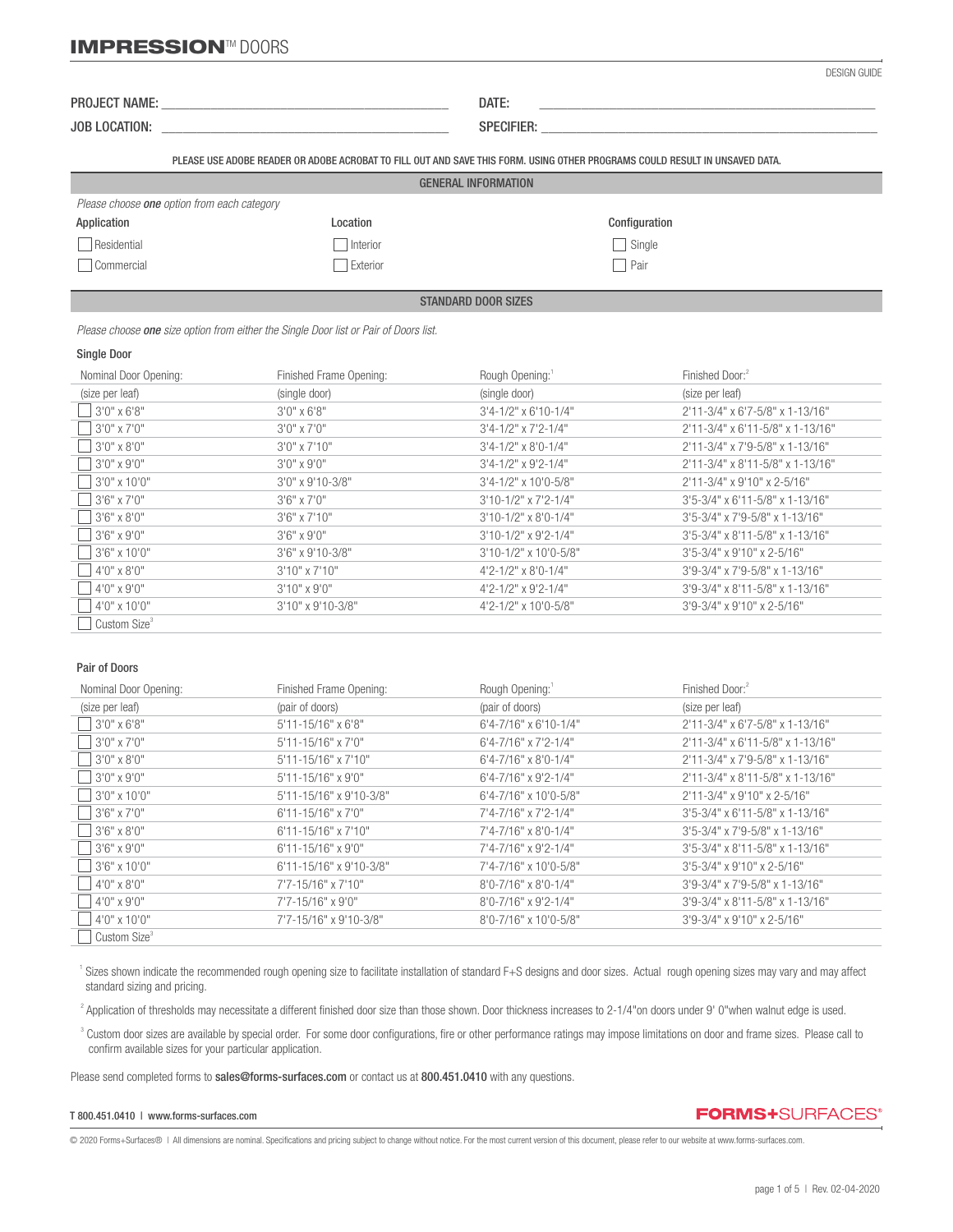# IMPRESSION™ DOORS

### AVAILABLE DESIGNS

## *Please choose* one *design option.*



| <b>Dallas</b> |  |
|---------------|--|
|               |  |







### T 800.451.0410 | www.forms-surfaces.com

## **FORMS+**SURFACES®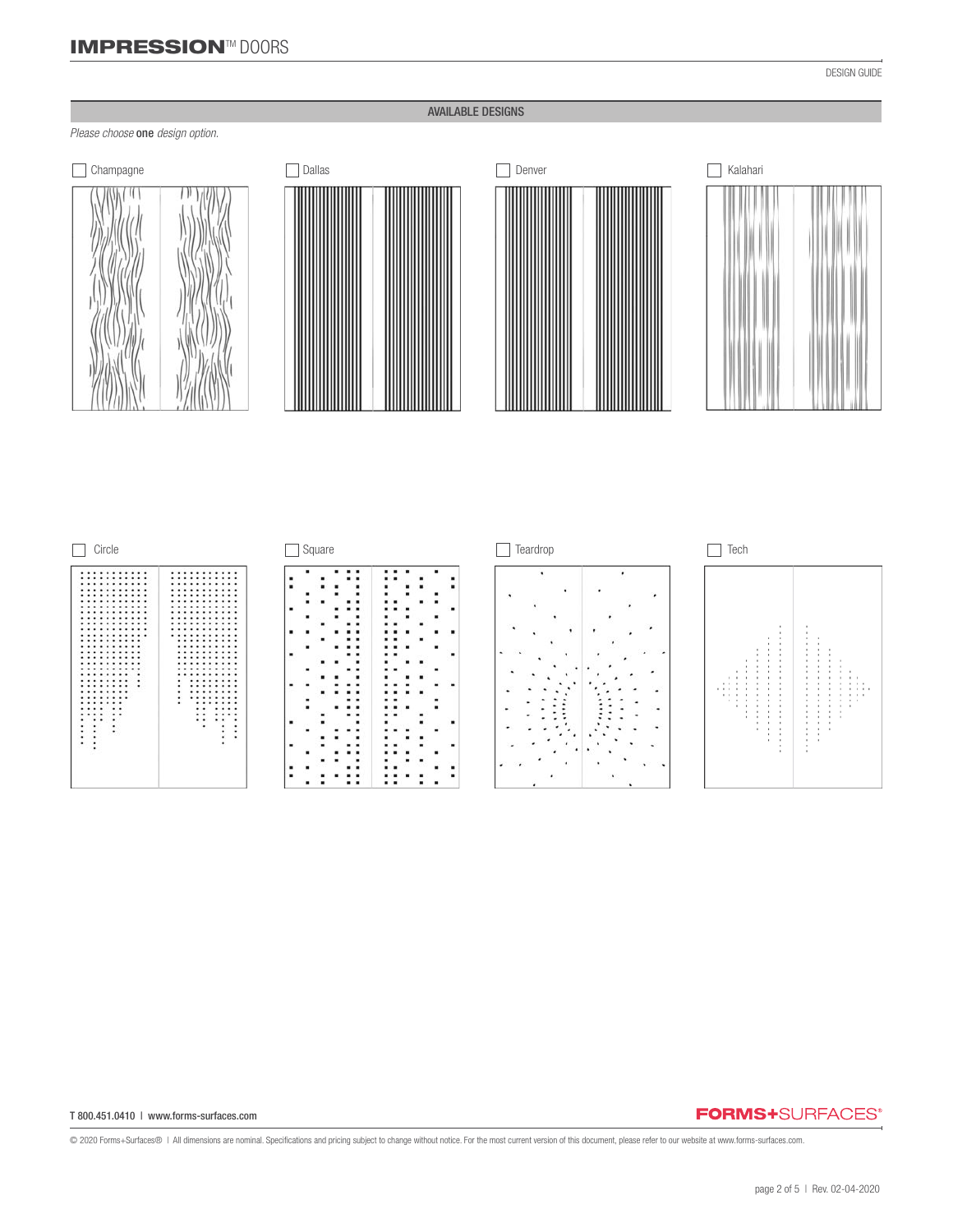QUANTITY

#### Number of Leafs: *\_\_\_\_\_\_\_\_\_\_\_\_\_\_\_\_\_\_\_\_\_\_\_\_\_\_\_\_\_\_\_*

֦

DOOR CONFIGURATION

| <b>Door Material</b>                   | Swing                                                                     |  |  |  |  |
|----------------------------------------|---------------------------------------------------------------------------|--|--|--|--|
| Please select one Material and Finish. | Please select one Swing option.                                           |  |  |  |  |
| <b>STAINLESS STEEL</b>                 |                                                                           |  |  |  |  |
| Sandstone                              | Single Door:<br>LH<br><b>RH</b><br>LHR<br>RHR                             |  |  |  |  |
| Seastone                               |                                                                           |  |  |  |  |
| Linen                                  | Pair of Doors:<br>LH/RH<br>LHR/RHR                                        |  |  |  |  |
| Diamond                                | LH/RH fixed<br>LH/RH fixed                                                |  |  |  |  |
| Satin                                  | LHR fixed/RHR<br>LHR/RHR fixed                                            |  |  |  |  |
| Mirror                                 |                                                                           |  |  |  |  |
|                                        | -INSIDE-                                                                  |  |  |  |  |
| <b>FUSED METAL</b>                     |                                                                           |  |  |  |  |
| Fused Bronze, Sandstone                |                                                                           |  |  |  |  |
| Fused Bronze, Seastone                 |                                                                           |  |  |  |  |
| Fused Bronze, Linen                    | (LH)<br>(RH)<br><b>LEFT HAND</b><br><b>RIGHT HAND</b>                     |  |  |  |  |
| Fused Bronze, Diamond                  | (DOOR SWINGS TO INSIDE)                                                   |  |  |  |  |
| Fused Bronze, Satin                    |                                                                           |  |  |  |  |
| Fused Bronze, Mirror                   |                                                                           |  |  |  |  |
| Fused Graphite, Sandstone              | (LHR)<br>(RHR)                                                            |  |  |  |  |
| Fused Graphite, Seastone               | <b>LEFT HAND</b><br><b>RIGHT HAND</b><br><b>REVERSE</b><br><b>REVERSE</b> |  |  |  |  |
| Fused Graphite, Linen                  | O<br>O                                                                    |  |  |  |  |
| Fused Graphite, Diamond                | (DOOR SWINGS TO OUTSIDE)                                                  |  |  |  |  |
| Fused Graphite, Satin                  |                                                                           |  |  |  |  |
| Fused Graphite, Mirror                 |                                                                           |  |  |  |  |
| Fused Nickel Bronze, Sandstone         |                                                                           |  |  |  |  |
| Fused Nickel Bronze, Seastone          |                                                                           |  |  |  |  |
| Fused Nickel Bronze, Linen             |                                                                           |  |  |  |  |
| Fused Nickel Bronze, Diamond           |                                                                           |  |  |  |  |
| Fused Nickel Bronze, Satin             | <b>Edge Element</b>                                                       |  |  |  |  |
| Fused Nickel Bronze, Mirror            | Please select one Edge Element.                                           |  |  |  |  |
| Fused Nickel Silver, Sandstone         |                                                                           |  |  |  |  |
| Fused Nickel Silver, Seastone          | <b>Clear Anodized Aluminum</b>                                            |  |  |  |  |
| Fused Nickel Silver, Linen             | <b>Black Anodized Aluminum</b>                                            |  |  |  |  |
| Fused Nickel Silver, Diamond           |                                                                           |  |  |  |  |
| Fused Nickel Silver, Satin             |                                                                           |  |  |  |  |
| Fused Nickel Silver, Mirror            |                                                                           |  |  |  |  |
| Fused White Gold, Sandstone            | <b>Door Frame Required</b>                                                |  |  |  |  |
| Fused White Gold, Seastone             |                                                                           |  |  |  |  |
| Fused White Gold, Linen                | Yes<br>No, will use existing frame                                        |  |  |  |  |
| Fused White Gold, Diamond              |                                                                           |  |  |  |  |
| Fused White Gold, Satin                | If yes, please complete a Door Frame Design Guide.                        |  |  |  |  |
| Fused White Gold, Mirror               |                                                                           |  |  |  |  |

#### T 800.451.0410 | www.forms-surfaces.com

# **FORMS+**SURFACES®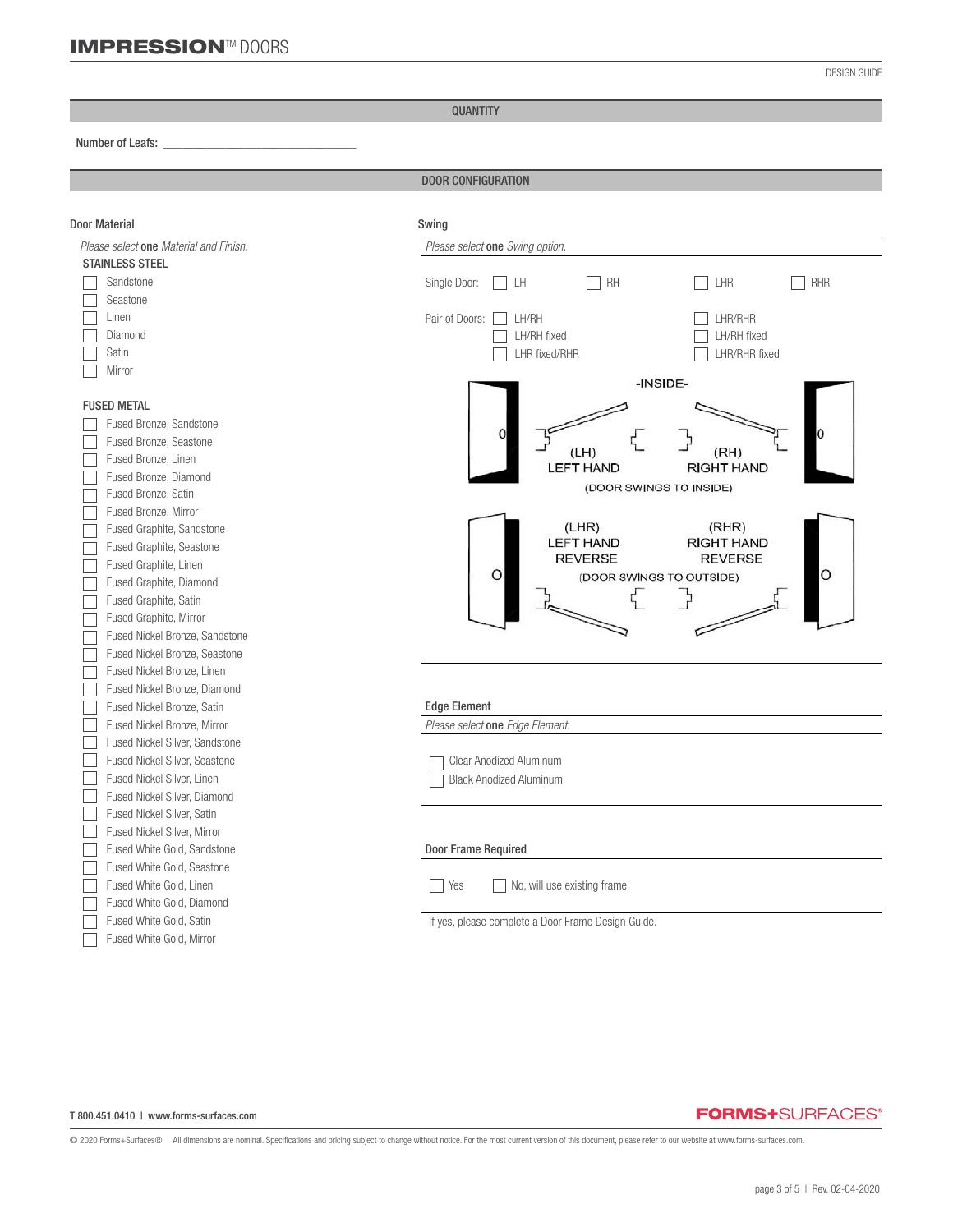DESIGN GUIDE

| <b>SUGGESTED HARDWARE</b>           |               |                                                 |        |                                                                                                                                                                                                                                                                                                                                                                                                                                                                                                                                                                                                                                                                                                         |                                                                                                                                                                                                                                                                                                                                                                                                                                                                  |
|-------------------------------------|---------------|-------------------------------------------------|--------|---------------------------------------------------------------------------------------------------------------------------------------------------------------------------------------------------------------------------------------------------------------------------------------------------------------------------------------------------------------------------------------------------------------------------------------------------------------------------------------------------------------------------------------------------------------------------------------------------------------------------------------------------------------------------------------------------------|------------------------------------------------------------------------------------------------------------------------------------------------------------------------------------------------------------------------------------------------------------------------------------------------------------------------------------------------------------------------------------------------------------------------------------------------------------------|
| Deadbolt                            |               |                                                 |        |                                                                                                                                                                                                                                                                                                                                                                                                                                                                                                                                                                                                                                                                                                         |                                                                                                                                                                                                                                                                                                                                                                                                                                                                  |
| Prep Only<br>Prep & Supply<br>None  | $\Rightarrow$ | Schlage B662P - double keyed<br>Other (specify) |        | Schlage B660P - keyed/thumbturn<br>Make: National Commission of the Commission of the Commission of the Commission of the Commission of the Commission                                                                                                                                                                                                                                                                                                                                                                                                                                                                                                                                                  | <b>Finish: Example 2008</b><br>Finish: Enterprise of the state of the state of the state of the state of the state of the state of the state of the state of the state of the state of the state of the state of the state of the state of the state of the s                                                                                                                                                                                                    |
| Hinges                              |               |                                                 |        |                                                                                                                                                                                                                                                                                                                                                                                                                                                                                                                                                                                                                                                                                                         |                                                                                                                                                                                                                                                                                                                                                                                                                                                                  |
| Prep Only<br>Prep & Supply<br>None  | $\Rightarrow$ | Stanley FBB199<br>Other (specify)               |        | Model: <u>with the community of the community of the community of the community of the community of the community of the community of the community of the community of the community of the community of the community of the c</u>                                                                                                                                                                                                                                                                                                                                                                                                                                                                    | Finish: <u>______________________________</u><br>Finish: Enish and the contract of the contract of the contract of the contract of the contract of the contract of the contract of the contract of the contract of the contract of the contract of the contract of the contract                                                                                                                                                                                  |
| Viewer**                            |               |                                                 |        |                                                                                                                                                                                                                                                                                                                                                                                                                                                                                                                                                                                                                                                                                                         |                                                                                                                                                                                                                                                                                                                                                                                                                                                                  |
| Prep Only<br>Prep & Supply<br>None  | $\Rightarrow$ | Ives 698B<br>Other (specify)                    |        | Model: <u>with the contract of the contract of the contract of the contract of the contract of the contract of the contract of the contract of the contract of the contract of the contract of the contract of the contract of t</u>                                                                                                                                                                                                                                                                                                                                                                                                                                                                    | Finish: The contract of the contract of the contract of the contract of the contract of the contract of the contract of the contract of the contract of the contract of the contract of the contract of the contract of the co<br>Finish: The Company of the Company of the Company of the Company of the Company of the Company of the Company of the Company of the Company of the Company of the Company of the Company of the Company of the Company of the  |
| <b>Roller Latch</b>                 |               |                                                 |        |                                                                                                                                                                                                                                                                                                                                                                                                                                                                                                                                                                                                                                                                                                         |                                                                                                                                                                                                                                                                                                                                                                                                                                                                  |
| Prep Only<br>Prep & Supply<br>None  | $\Rightarrow$ | Trimco 1559<br>Other (specify)                  |        | Make: The contract of the contract of the contract of the contract of the contract of the contract of the contract of the contract of the contract of the contract of the contract of the contract of the contract of the cont                                                                                                                                                                                                                                                                                                                                                                                                                                                                          | <b>Finish: Example 2008</b>                                                                                                                                                                                                                                                                                                                                                                                                                                      |
| Flush Bolts (only if pair of doors) |               |                                                 |        |                                                                                                                                                                                                                                                                                                                                                                                                                                                                                                                                                                                                                                                                                                         |                                                                                                                                                                                                                                                                                                                                                                                                                                                                  |
| Prep Only<br>Prep & Supply<br>None  | $\Rightarrow$ | Trimco 3917<br>Other (specify)                  |        | Model: New York and the state of the state of the state of the state of the state of the state of the state of the state of the state of the state of the state of the state of the state of the state of the state of the sta                                                                                                                                                                                                                                                                                                                                                                                                                                                                          | Finish: The Company of the Company of the Company of the Company of the Company of the Company of the Company of the Company of the Company of the Company of the Company of the Company of the Company of the Company of the                                                                                                                                                                                                                                    |
| Pivots                              |               |                                                 |        |                                                                                                                                                                                                                                                                                                                                                                                                                                                                                                                                                                                                                                                                                                         |                                                                                                                                                                                                                                                                                                                                                                                                                                                                  |
| Prep Only<br>None                   | $\Rightarrow$ | Rixson<br>Other (specify)                       |        |                                                                                                                                                                                                                                                                                                                                                                                                                                                                                                                                                                                                                                                                                                         | Finish: Enterprise of the state of the state of the state of the state of the state of the state of the state of the state of the state of the state of the state of the state of the state of the state of the state of the s<br>Finish: Enish and the state of the state of the state of the state of the state of the state of the state of the state of the state of the state of the state of the state of the state of the state of the state of the state |
| <b>Mortise Lock</b>                 |               |                                                 |        |                                                                                                                                                                                                                                                                                                                                                                                                                                                                                                                                                                                                                                                                                                         |                                                                                                                                                                                                                                                                                                                                                                                                                                                                  |
| Prep Only<br>$\Box$ None            | ⇨             | Schlage L Series<br>Other (specify)             | Model: | Make: The contract of the contract of the contract of the contract of the contract of the contract of the contract of the contract of the contract of the contract of the contract of the contract of the contract of the cont<br>Make: <u>example</u> and a series of the series of the series of the series of the series of the series of the series of the series of the series of the series of the series of the series of the series of the series of the seri<br>Model: New York Products and the Contract of the Contract of the Contract of the Contract of the Contract of the Contract of the Contract of the Contract of the Contract of the Contract of the Contract of the Contract of t | Finish:<br>Finish:                                                                                                                                                                                                                                                                                                                                                                                                                                               |
| Concealed Closer*                   |               |                                                 |        |                                                                                                                                                                                                                                                                                                                                                                                                                                                                                                                                                                                                                                                                                                         |                                                                                                                                                                                                                                                                                                                                                                                                                                                                  |
| Prep Only<br>None                   | $\Rightarrow$ | LCN 2000 Series<br>Other (specify)              |        | Model: New York and the state of the state of the state of the state of the state of the state of the state of the state of the state of the state of the state of the state of the state of the state of the state of the sta                                                                                                                                                                                                                                                                                                                                                                                                                                                                          | Finish: Entertainment of the state of the state of the state of the state of the state of the state of the state of the state of the state of the state of the state of the state of the state of the state of the state of th                                                                                                                                                                                                                                   |
| Exit/Panic Device*                  |               |                                                 |        |                                                                                                                                                                                                                                                                                                                                                                                                                                                                                                                                                                                                                                                                                                         |                                                                                                                                                                                                                                                                                                                                                                                                                                                                  |
| Prep Only<br>None                   | $\Rightarrow$ | Von Duprin 9947<br>Other (specify)              |        | Make: The contract of the contract of the contract of the contract of the contract of the contract of the contract of the contract of the contract of the contract of the contract of the contract of the contract of the cont<br>Model: New York and the state of the state of the state of the state of the state of the state of the state of the state of the state of the state of the state of the state of the state of the state of the state of the sta                                                                                                                                                                                                                                        | Finish:<br>Finish:                                                                                                                                                                                                                                                                                                                                                                                                                                               |

\*Items marked are common in commercial applications. \*\*Items marked are common in residential applications.

T 800.451.0410 | www.forms-surfaces.com

**FORMS+**SURFACES®